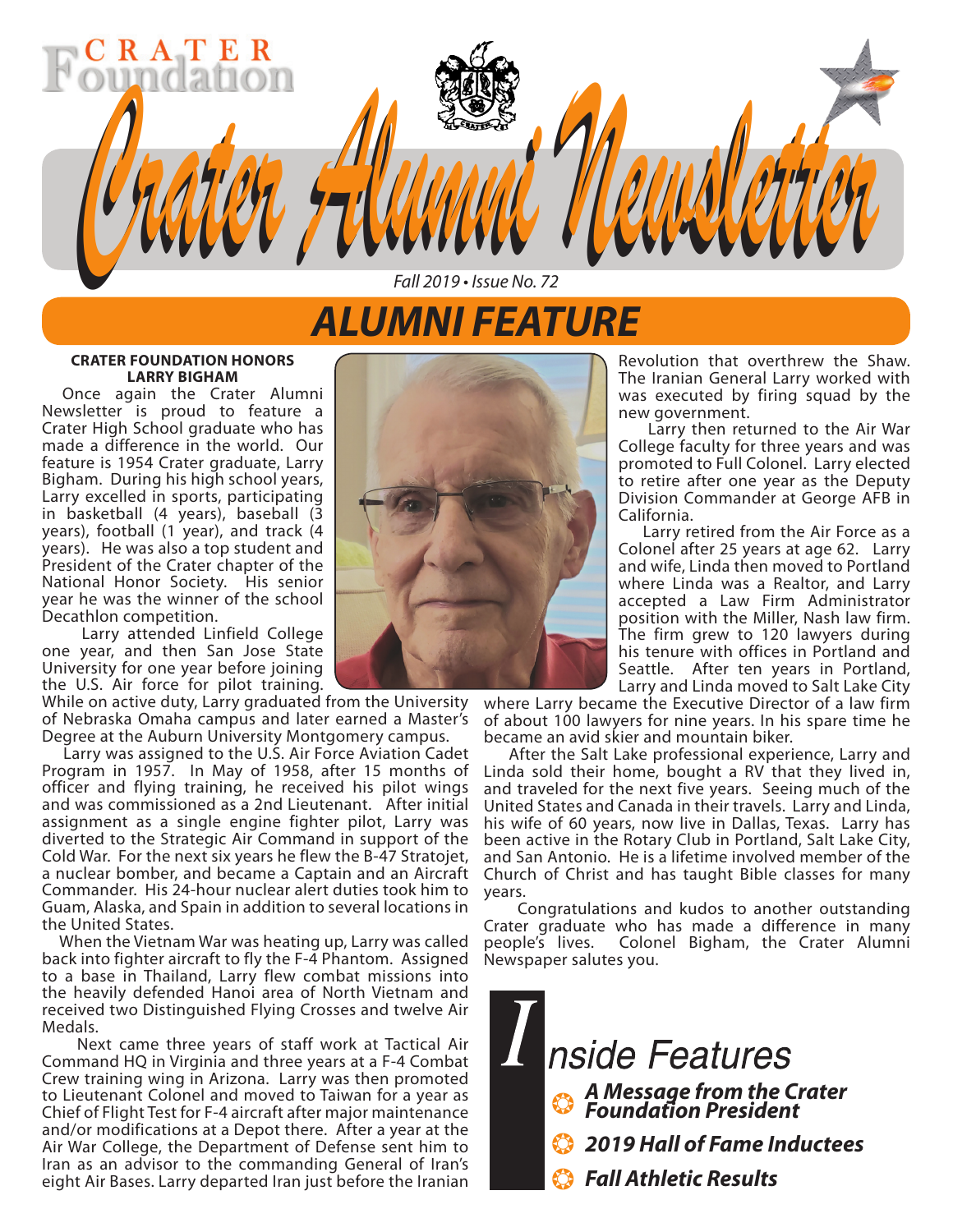

**THE ANNUAL CRATER HIGH SCHOOL HALL OF FAME INDUCTION WAS HELD ON OCTOBER 5TH WITH APPROXIMATELY 120 PEOPLE ATTENDING. THOSE INDUCTED INTO THE ACHIEVEMENT AND ATHLETIC HALL OF FAME INCLUDED:**

#### Achievement Hall of Fame

**RAY WHITE** – A 1964 Crater graduate, Ray was Student Body President and the State President for Future Teachers of America. He lettered in football and basketball and was named to the All-Conference first team his senior year in football. He was also the defensive captain his junior and senior year. 1981 he became a Circuit Court Judge for the Circuit Court of The State of Oregon for Jackson County. He remained in that position for 29 years, retiring in 2010. After retiring, he became Senior Judge for the State for the State of Oregon, retiring from that position in 2015. He was named with honors "Administrative Judge for the Criminal Division" upon his last retirement.

**WENDIE DEMOTT** – A 1975 Crater graduate, Wendie entered Southern Oregon College (SOC) in 1975 and earned a Bachelor of Science degree in Political Science. She attended the University of Puget Sound School of Law completing her law degree in 1983. She then became the Jackson County Counsel (Assistant County attorney); and the Oregon Land Use Board of Appeals (Referee then Chief Referee). She then worked for the large law firm of Schwabe Williamson & Wyatt in Portland and in 2001, opened her own law firm, Kellington Law Group in Lake Oswego. She is a member of the Oregon Legislative Workgroup on drones and airspace and on the Board –Association for Unmanned Vehicles Systems International. She is a 4 times Ironman.

**JORDAN SENG** – A 1985 Crater graduate, Jordan was in the top 5% scholastically in his class, a member of the Honor Society, was Valedictorian of his class and Student Body President. He was a three sport athlete in football, basketball and track and was named All-Conference defensive back in football. He attended Stanford University where he earned a degree in political theory then moved on to University of Chicago earning a Ph.D. in Political Theory and then was a National Security Fellow at the Kennedy School of Government at Harvard. Jordan founded Bluewater Mission in 2008 after twenty years of Christian ministry leadership across the country. Currently he is the Senior Pastor, Bluewater Mission, Honolulu. He is a frequent guest teacher at churches and conferences worldwide and was the keynote speaker at the 2016 New Wine Conference in the UK, a gathering of 24,000.

**JOHN DIMICK** – John was the agriculture teacher and the advisor of the FFA program for 24 years at Crater High. During that time he developed the agriculture program recognized state wide and nationally. He was named Oregon Agriculture Teacher of the Year in 1984 and 2001. He coached 4 National Champion FFA Livestock Teams and 12 State Judging Champion Teams. He has been awarded Honorary Oregon State FFA Degree and Honorary American FFA Degree. He received the Oregon Fairs Association Distinguished Service Award, 2010 and the Crater Foundation Hall of Fame award for 1995 Nat'l Champion Livestock Team Coach. He has also received the Oregon Agriculture Teachers Association Lifetime Professional Service Award and Friends of the Fair Foundation Lifetime Achievement Award.

#### Athletic Hall of Fame

**DARRYL CLIFT** – A 1982 Crater graduate, Darryl was MVP of the football team his senior year, and was voted to the 1st team All-Conference Team. He still holds the school record for most rushing yards in a game with 315 yds. He was selected to the All State first team in football his senior year and second team his junior year and

was a member of the Shrine All-Star team He was District track champion in 1981 and 1982 in the 100M, 200M, 400M relay and 1600M relay. He was a member of the 1982 State Champion 400M relay team and placed 2nd in the 100M, 2nd in the 1600M relay and 4th in the 200M. He still holds the 100M Crater school record of 10.7. Darryl attended Oregon State University on a track scholarship and earned a Bachelor of Science degree in Marketing and Communications. Today, he is the Creative Director/Editor for Mentality Creative Advertising, Santa Barbara. Darryl has received 11 entertainment industry awards including an Emmy.

**KYLE ROGERS** – A 1995 Crater graduate, Kyle earned a total of twelve varsity letters and was 4.0 student at Crater High School. He earned letters in football, basketball, baseball, track and was named Male Athlete of the Year his senior year. He was named 1st Team All-Conference player in football leading the league in passing. In basketball he holds the single season rebounding record, led the league in rebounding and was named 2nd team all-conference. In baseball he led the team in batting average, RBI's and extra base hits as a junior. He attended Dartmouth University where he was captain of football team, was a 4 year letterman and 2 year starter at outside linebacker Kyle graduated from Dartmouth College with a Bachelor of Arts in Government and a minor in Environmental Studies.

**HANS SMITH** – A 1996 Crater graduate, Hans was an honor student in the top 5% academically and a member of the National Honor Society. He was a four year letterman in both football and baseball, receiving All Conference honorable mention in football his junior and senior years and all conference 2nd team his senior year in baseball. He was voted team MVP his senior year. He received a baseball scholarship to Fresno State University where he spent the next four years and was a 4 year letterman in baseball. In 2000 he was named to the 2nd team All American and FSU Pitcher of the Year, the team's all-time career save leader and was named to the 1st Team All Conference in the Western Athletic Conference. Hans was drafted in the 11th round by the Tampa Bay Rays and spent the next four years with that organization.

**JODY MCLEOD** – A 2001 Crater graduate, Jody was a four year Varsity starter for Crater Girls Basketball from 1997-2001 when they won three Conference Titles. She is one of only two Crater athletes to play in 3 state title games. Jody was a two time All-Conference player, the SOC Player of the Year in 2001 and was also elected 2nd Team All-State. She is currently the 4th all-time leading scorer at Crater with 896 points, 3rd all-time in rebounding with 641. She attended the University of Montana and had a great career from 2001-2006 while playing in three NCAA tournaments. She finished in the 500/500 club in scoring and rebounding. She was voted their Most Improved player in 2005.

**2007 STATE CHAMPION SOFTBALL TEAM** – The 2007 Crater Softball team finished the season as State Champions with a 27-3 overall record, the most successful season in program history. This group finished Southern Sky Conference play with a 15-1 record, ranked 2nd overall in the state. After defeating Hillsboro 9-5, the #1 ranked team, Churchill 1 – 0 and Corvallis 4-0, they moved into the State Championship game in Corvallis at Oregon State University. There, the Comets took on the Glencoe Crimson Tide, and successfully claimed their first-ever State Championship with a 7-5 victory.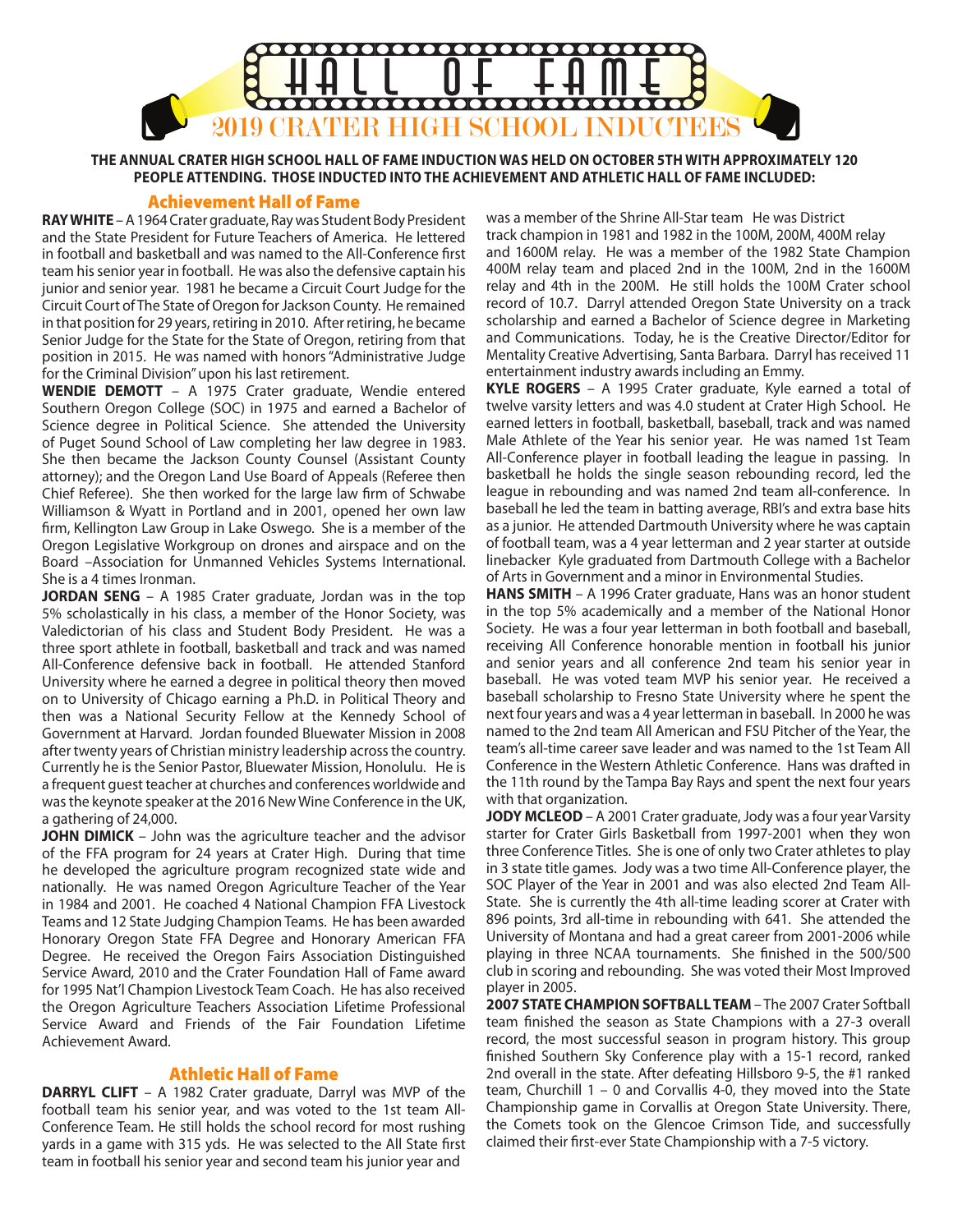## CRATER HIGH WINTER SPORTS HOME SCHEDULES VARSITY HOME SCHEDULE

| <b>BOYS BASKETBALL</b><br><b>December</b> | $\overline{13}$    | <b>Mazama</b>            | <b>SWIMMING</b><br><b>January</b> | -11                     | <b>South Medford</b> |
|-------------------------------------------|--------------------|--------------------------|-----------------------------------|-------------------------|----------------------|
| <b>January</b>                            | 3                  | <b>North Bend</b>        |                                   |                         |                      |
| <b>January</b>                            | $\hat{\mathbf{r}}$ | <b>Eagle Point</b>       |                                   |                         |                      |
|                                           |                    |                          |                                   | <b>GIRLS BASKETBALL</b> |                      |
| <b>January</b>                            | 24                 | <b>Thurston</b>          | December 14                       |                         | <b>Henley</b>        |
| <b>January</b>                            | 31                 | <b>North Eugene</b>      | <b>January</b>                    | 3                       | <b>North Bend</b>    |
| February                                  | $\overline{4}$     | Ashland                  | <b>January</b>                    | $\sqrt{2}$              | <b>Eagle Point</b>   |
| February                                  | 14                 | Springfield              | <b>January</b>                    | 24                      | Thurston             |
| February                                  | 21                 | Willamette               | <b>January</b>                    | 31                      | <b>North Eugene</b>  |
| February                                  | 25                 | Churchill                | February                          | $\overline{4}$          | Ashland              |
|                                           |                    |                          | February                          | 14                      | Springfield          |
| <b>WRESTLING</b>                          |                    |                          | February                          | 21                      | Willamette           |
| December                                  | 5                  | <b>Eagle Point</b>       | February                          | 25                      | Churchill            |
| <b>January</b>                            | 9                  | Springfield              |                                   |                         |                      |
| <b>January</b>                            | 23                 | <b>Crater Tournament</b> |                                   |                         |                      |
| <b>January</b>                            | 29                 | <b>North Medford</b>     |                                   |                         |                      |
| February                                  | $\overline{5}$     | <b>Thurston</b>          |                                   |                         |                      |
|                                           |                    |                          |                                   |                         |                      |
|                                           |                    |                          |                                   |                         |                      |

### FALL ATHLETIC RESULTS 5A-3 Midwestern League

*Crater is now playing in the 5A-3 Midwestern League. The league is comprised of Ashland, Churchill, Crater, Eagle Point, North Bend, North Eugene, South Eugene, Springfield, Thurston, Willamette, Redmond, and Ridgeview.*

**Football** – As the regular season came to an end the Crater football team finished 1st in their division and qualified for a state playoff game. Ranked 2nd in the state, the Comets defeated Hillsboro 49 – 0 in the first round of state playoff games. As we go to press the Comets will be facing Parkrose in the quarter finals of the state playoffs on November 15th.

**Volleyball** – The Crater volleyball team finished the season as conference champions and qualified for a state play-in game. The Lady Comets were defeated by La Salle in the first round of the playoffs  $3 - 1$ . They finished the season with a  $16 - 5$  record.

**Soccer** – The Crater boys and girls soccer teams also played opponents in the Midwestern League. The boys finished the season with a 2-11-1 record and failed to make the state playoffs. The girls soccer team finished the season with a 4-6-4 record and also failed to make the state playoffs.

**Cross Country** – The Crater boys and girls cross country teams are also in the Midwestern League. The boys finished the season placing 2nd in the conference. The team qualified for the state meet held on November 9th. The Comets finished the season placing 2nd in the state meet. They were led by Gage Reed who finished 7th and Tyrone Gorze who finished 9th.

 The Comet girls finished 1st in the conference led by Presley Robison who finished 1st overall. The girls team qualified for the state meet and finished 5th at state. They were led by Presley Robison who finished 3rd.



# Message From The President

As I reflect on this past year, I'm awed by the accom- plishments of the Crater Foundation once again. Our Board of Directors are an amazing group of people who are always ready to support our young people. We continue to keep that in mind while discussing new projects as well as continuing to work to make ourselves better in what we do. We are proud to remind our community that we support our young<br>people with school supplies when they enter kindergarten and we support our seniors with scholarships as they leave the school district. Our scholarships for 2019 graduating seniors amounted to \$258,000 for 185 seniors. Another \$60,000 was awarded to for- mer Crater High graduates who have completed at least 1 year of college. We had another successful year and looking forward to many more.

# Reminder!!!

**Alumni Dues**<br>Yes it's the time of year that we annually remind everyone to send in their Crater Alumni dues of \$10. Remember, the revenue raised from these dues is used to help defray the costs of the Alumni Newsletter. We now are mailing this Newsletter to nearly 9000 alumni. The cost for three publications each year is approximately \$5500 and the dues received usually amounts to about \$3000. At this time the Crater Foundation picks up the remainder of the expense; however, we're not sure how long we can continue to do so.

Our goal is for the dues to pay 100% of the publication and mailing costs. As the mailing list increases so does the expense. Your continued help in meeting these publication and distribution costs is needed. Any additional amount over the \$10 annual dues will be greatly appreciated.

When paying dues, simply fill out the form on the back page of the newsletter, include your e-mail address, and send it in with a check for your dues.

*Also, please send information about yourself (if you haven't already done so); where you live, what work you do and something about your spouse and children. We like to share this information with all Crater alums.*